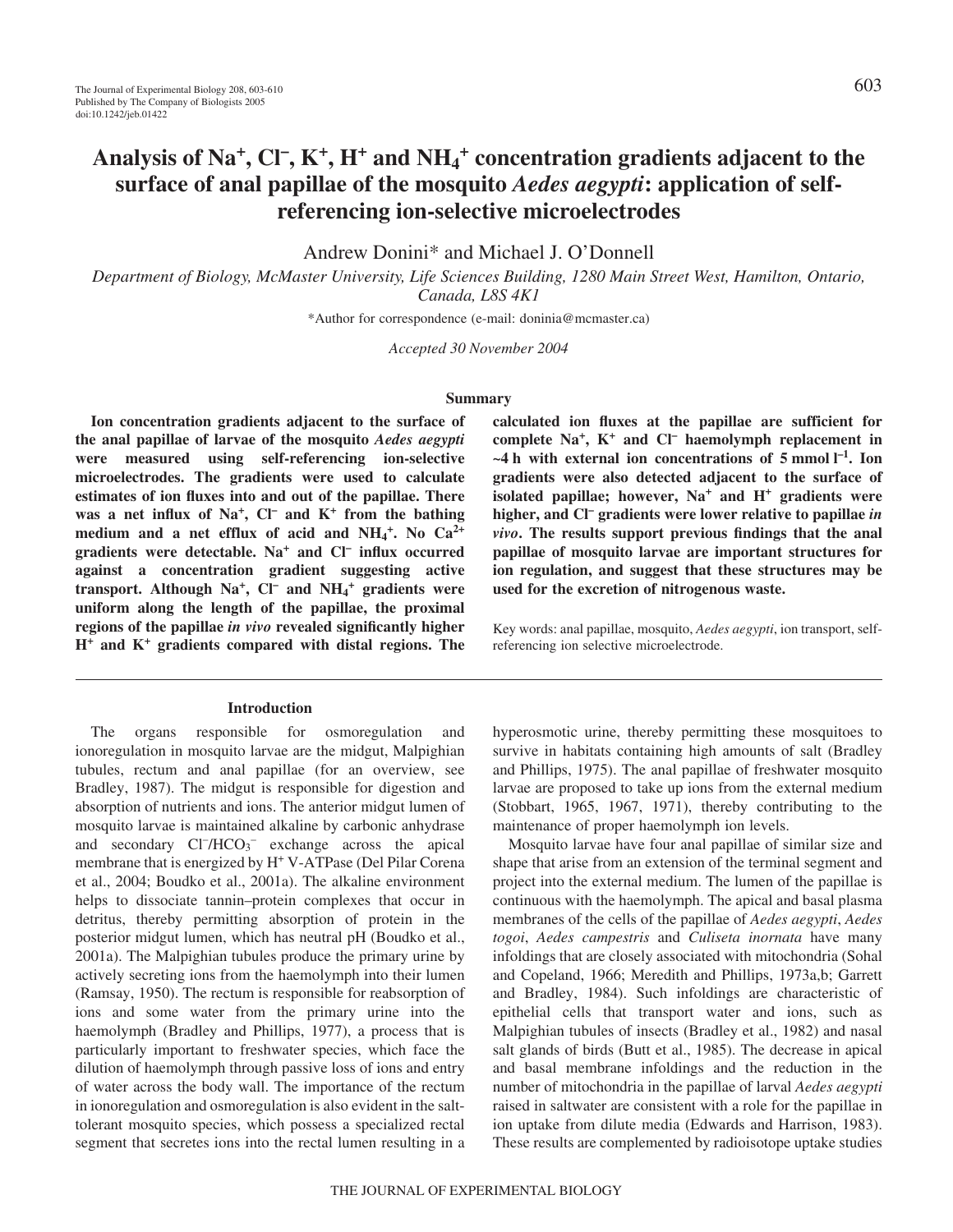that demonstrate uptake of  $Na^+$  and  $Cl^-$  from the external medium by mosquito larvae (Stobbart, 1965, 1967, 1971). Measurements of base production by groups of larvae taking up  $Na<sup>+</sup>$  from  $Na<sub>2</sub>SO<sub>4</sub>$  and Cl<sup>–</sup> from KCl suggest that  $Na<sup>+</sup>$  and Cl<sup>-</sup> influx is coupled to  $H^+$  and  $HCO_3^-$  efflux, respectively (Stobbart, 1971). The anal papillae have been implicated as the site of  $Na<sup>+</sup>$  and Cl<sup>–</sup> uptake on the assumption that there is negligible exchange of ions and water along the general body surface (Wigglesworth, 1933; Stobbart, 1965, 1967, 1971).

Mosquito larval habitats are prone to sudden dilution by rain as well as increased salinity by evaporation and, in some cases, flooding of coastal marshes with seawater. There is evidence that mosquito larvae cope with these changes by regulating the physiological processes of their osmoregulatory organs. For example, the hormonal control of the Malpighian tubules is documented (Clark and Bradley, 1996, 1997), and hormones are found in neurosecretory cells of the midgut (Veenstra et al., 1995). In order to obtain an understanding of ionoregulation and osmoregulation in mosquito larvae, it is first necessary to identify specific ionexchange pathways in all of the osmoregulatory organs. Recently the anal papillae have received little attention, and the current knowledge of ion-exchange processes is based on radioisotopic measurement of whole larval ion fluxes, which cannot entirely exclude ion exchange from the body surface or through drinking and excretion. Therefore, the present study utilized self-referencing ion-selective (SeRIS) microelectrodes to measure the concentration gradients of Na<sup>+</sup>, Cl<sup>-</sup>, H<sup>+</sup>, K<sup>+</sup>, Ca<sup>2+</sup> and NH<sub>4</sub><sup>+</sup> adjacent to the surface of the anal papillae of larval *Aedes aegypti*. SeRIS microelectrodes have previously been used to record spatial and temporal variations in ion flux along the midgut of larval *Aedes aegypti* and Malpighian tubules of *Drosophila* (Boudko et al., 2001b; Rheault and O'Donnell, 2001). An estimate of net flux for each ion can be calculated from the measured gradients. Our results provide the first direct measurements of specific ion concentration gradients along the length of the anal papillae, suggesting that the papillae are indeed sites for ion exchange.

## **Materials and methods**

# *Animals*

Adult and larval mosquitoes of *Aedes aegypti* L. were raised at room temperature on a 12 h:12 h light:dark cycle. Eggs were hatched in plastic containers filled with distilled water. Larvae were maintained in these containers until they reached the fourth instar and were fed every second day with a solution of liver powder and yeast made up in distilled water. Prior to experiments, the Na<sup>+</sup>, Cl<sup>–</sup> and Ca<sup>2+</sup> concentration and the pH of the rearing media were measured using ion-selective electrodes. At the time the larvae reached the fourth instar (8–10 days) the rearing media pH was 7.4 and it contained 1 mmol  $l^{-1}$  Na<sup>+</sup>, 23 µmol  $l^{-1}$  Cl<sup>-</sup> and 26 µmol  $l^{-1}$  Ca<sup>2+</sup>. Fourth instar larvae were removed from the rearing containers and placed in distilled water without food for 1–3 days prior to each

experiment so as to create conditions appropriate for active ion uptake (see Stobbart, 1965).

## *Construction of ion-selective microelectrodes*

Construction of liquid–membrane ion-selective microelectrodes has been previously described in detail (Smith et al., 1999; Rheault and O'Donnell, 2001, 2004). The microelectrode tip diameters and ionophore cocktail column lengths were typically  $\sim$  5  $\mu$ m and 250–300  $\mu$ m, respectively. The following ionophore cocktails (Fluka, Buchs, Switzerland) and back-fill solutions (in parentheses) were used: Na<sup>+</sup> Ionophore II Cocktail A (100 mmol l<sup>-1</sup> NaCl); Cl<sup>-</sup> Ionophore I Cocktail A (1 mol l<sup>-1</sup> NaCl); K<sup>+</sup> Ionophore I Cocktail B,  $(100 \text{ mmol } l^{-1}$  KCl);  $Ca^{2+}$  Ionophore I Cocktail A  $(100 \text{ mmol } l^{-1}$  CaCl<sub>2</sub>); H<sup>+</sup> Ionophore I Cocktail B  $(100 \text{ mmol } l^{-1} \text{ NaCl} + 100 \text{ mmol } l^{-1} \text{ sodium citrate, pH } 6.0)$ and  $NH_4^+$  Ionophore I Cocktail A (100 mmol  $l^{-1}$  NH<sub>4</sub>Cl). The tips of the ion-selective microelectrodes used to measure haemolymph ion concentrations were dipped in a solution of polyvinylchloride (PVC, Fluka) in tetrahydrofuran (Fluka), prior to use, as described by Rheault and O'Donnell (2004).

For measurement of haemolymph chloride concentration a solid state silver wire electrode was employed since the haemolymph contains other anions (i.e.  $HCO<sub>3</sub><sup>-</sup>$ ) that will be detected by microelectrodes based on a chloride ionophore cocktail. The solid state electrode was constructed by pulling a 2 mm diameter non-filamented glass capillary (A-M Systems Inc., Sequim, WA, USA) on a vertical micropipette puller. The tip was broken by touching it on tissue paper such that a fine silver wire  $($   $\sim$  10  $\mu$ m diameter) could be inserted from the barrel through the tip of the micropipette. The silver wire was prepared by cutting a 0.005′′ diameter wire obliquely with a razor blade so that the tip tapered to a fine point. A soldering iron was used to melt a glue stick in order to fill the gap between the wire and the glass tip of the micropipette, taking care not to cover the tip of the wire with melted glue. The same procedure was used to seal the gap between the end of the barrel and the wire, thereby securing the wire within the micropipette. The wire protruding from the barrel was soldered to the wire connected to the amplifier and the wire at the tip of the microelectrode was chlorided by immersion in a ferric chloride solution.

# *SeRIS microelectrode measurements of ion gradients adjacent the surface of the anal papillae* in vivo *and* in vitro

An assay for the measurement of ion concentration gradients near the surface of the anal papillae using the SeRIS microelectrode technique was developed as follows. Vaseline mixed with charcoal was placed on the bottom of a 35 mm Petri dish and shaped into a rectangular block measuring approximately 8 mm in length, 6 mm in width and 5 mm in height. The entire body, with the exception of the anal papillae and siphon, of an intact, undissected larva was submerged in the vaseline to prevent movement. The siphon was then carefully pushed against the vaseline so that it was oriented perpendicular to the bottom of the dish and parallel to the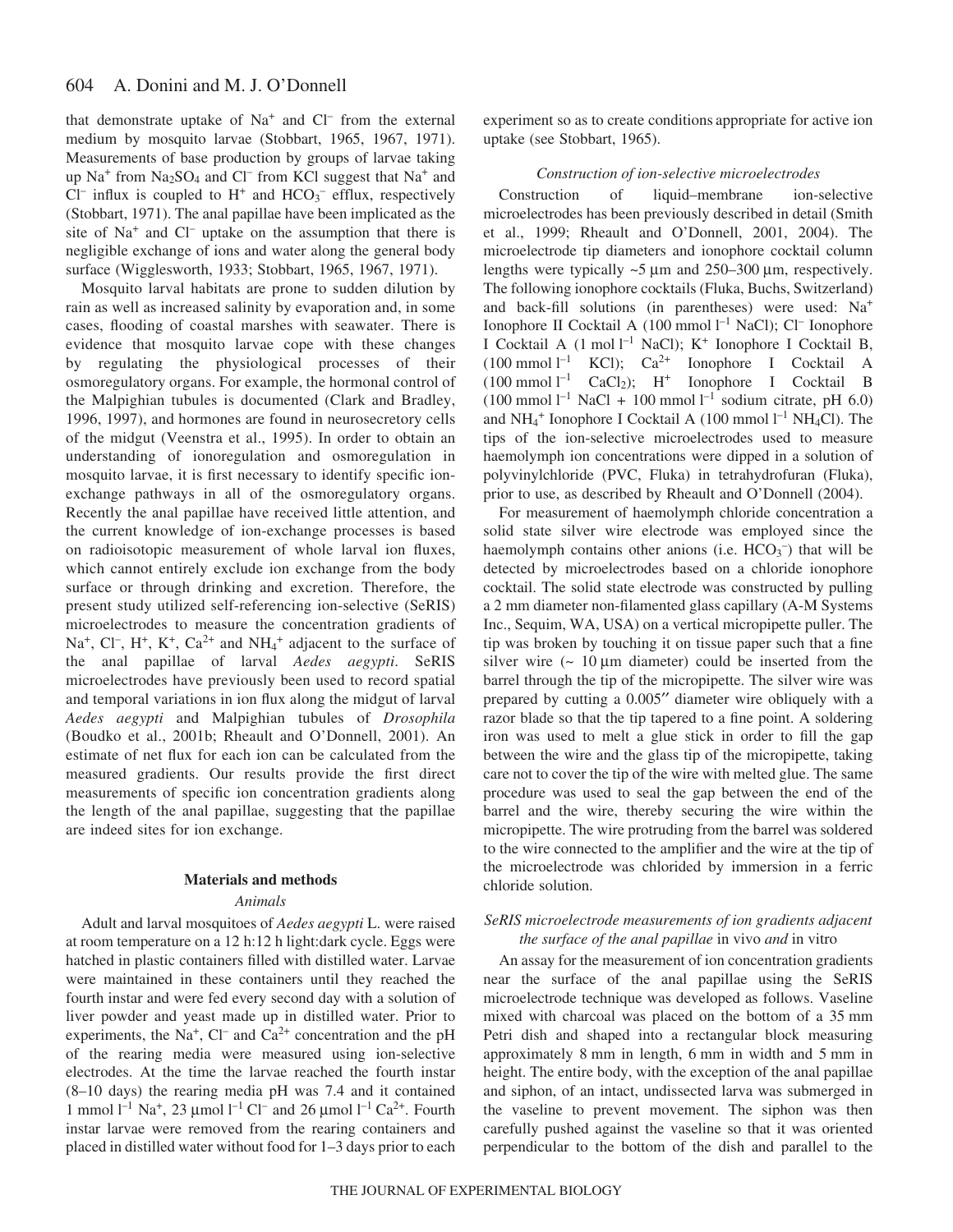vertical side of the vaseline block. Initially, the anal papillae were in contact with the bottom of the dish. After addition of bathing solution all four papillae could be moved by the larva. Because these movements interfered with microelectrode measurements, some of the vaseline was carefully moved along one side of the length of one or two of the papillae, thereby limiting their movement and permitting subsequent measurement of ion concentration gradients near the opposite surface of the papillae. Papillae were continuously viewed on a video monitor and scans were discarded if the papillae moved. Care was taken to prevent submerging the siphon entirely so that the larvae had continuous access to air during the experiment.

An *in vitro* preparation was also developed where a single papilla was removed from the larvae by pinching the papilla at the base using fine forceps. The papilla was placed in the vaseline so that one side was available for measurement of ion concentration gradients, and the base was sealed with vaseline to prevent the haemolymph from being washed out of the papilla when the bathing solution was added. For *in vivo* and *in vitro* measurements of Na<sup>+</sup>, Cl<sup>-</sup>, K<sup>+</sup>, Ca<sup>2+</sup>, H<sup>+</sup> and NH<sub>4</sub><sup>+</sup> the bathing solutions were; 5 mmol  $l^{-1}$  NaCl, 5 mmol  $l^{-1}$  NaCl,  $5 \text{ mmol } l^{-1}$  KCl,  $10 \text{ mmol } l^{-1}$  CaCl<sub>2</sub>,  $5 \text{ mmol } l^{-1}$  NaCl + 1 mmol  $l^{-1}$  Hepes (pH 8) and 1 mmol  $l^{-1}$  NH<sub>4</sub>Cl, respectively.

The SeRIS microelectrode system and protocol employed in this study is described in detail in Rheault and O'Donnell (2001, 2004), with the following modifications. Excursion distances of 50  $\mu$ m for Na<sup>+</sup>, K<sup>+</sup>, Ca<sup>2+</sup>, Cl<sup>-</sup> and NH<sub>4</sub><sup>+</sup>, and 20  $\mu$ m for H+, were used. The 'wait' and 'sample' periods were 2 and 1 s, respectively, and fluxes were reported as an average of 3–5 repetitive measurements at each site.

SeRIS microelectrodes were calibrated in 0.1, 1 and 10 mmol  $l^{-1}$  solutions of NaCl for Na<sup>+</sup> and Cl<sup>-</sup> electrodes, KCl for  $K^+$  electrodes, CaCl<sub>2</sub> for Ca<sup>2+</sup> electrodes and NH<sub>4</sub>Cl for NH4 <sup>+</sup> electrodes. Microelectrode slopes (mV) for a tenfold change in ion concentration were [mean ± S.E.M. (*N*)]: 59.0±1.6 (4) for Na<sup>+</sup>; 54.2±0.9 (5) for Cl<sup>-</sup>; 54.4±2.1 (5) for K<sup>+</sup>; 28.7±1.2 (3) for  $Ca^{2+}$ ; and  $55.3 \pm 1.1$  (3) for  $NH_4^+$ . SeRIS pH microelectrodes were calibrated in solutions of 5 mmol  $l^{-1}$ NaCl containing 1 mmol  $l^{-1}$  Hepes and adjusted to pH 7, 8 or 9 with HCl or NaOH. The slope for a 1 pH unit change was  $58.9 \pm 2.4$  (5). Selectivity coefficients of the Fluka ionophores (http://www.sigmaaldrich.com/Brands/Fluka\_\_\_Riedel\_Home /Analytical/Sensoric\_Applications.html) used in construction of SeRIS microelectrodes are as follows (in brackets): H+  $(K_{H,Na} 10^{10.4}, K_{H,K} 10^{9.8}, K_{H,Ca} 10^{11.1})$ ; Na<sup>+</sup> (K<sub>Na,K</sub> 10<sup>0.4</sup>, K<sub>Na,Ca</sub> 10<sup>1.3</sup>); K<sup>+</sup> (K<sub>K,Na</sub> 10<sup>3.9</sup>, K<sub>K,Ca</sub> 10<sup>4.9</sup>); Cl<sup>-</sup> (K<sub>Cl,HCO3</sub> 10<sup>1.5</sup>, K<sub>Cl,SO4</sub>  $10^{2.6}$ ); Ca<sup>2+</sup> (K<sub>Ca,Na</sub>  $10^{5.5}$ , K<sub>Ca,K</sub>  $10^{5.4}$ ); NH<sub>4</sub><sup>+</sup> (K<sub>NH<sub>4</sub>H  $10^{2.2}$ ,</sub>  $K_{NH_4,Na}$  10<sup>2.9</sup>,  $K_{NH_4,K}$  10<sup>0.6</sup>). The Na<sup>+</sup> and NH<sub>4</sub><sup>+</sup> microelectrodes are only ~2.5 and 4 times more selective for their respective ions than for K+. This relatively low selectivity did not compromise measurements of  $Na<sup>+</sup>$  and  $NH<sub>4</sub><sup>+</sup>$  concentration gradients since the bathing medium was nominally  $K^+$ -free  $(40-100 \mu \text{mol} \, \text{m}^{-1})$  during such experiments.

Ion flux was calculated after subtracting the noise at a reference position 4 mm or more from the preparation from the

differential signal measured at the site of interest near the preparation. Typical signals and noise (in parentheses) for each ion were as follows: Na<sup>+</sup> 450 µV (2 µV); K<sup>+</sup> 150 µV (3 µV); NH<sub>4</sub><sup>+</sup> 300 µV (3.5 µV); H<sup>+</sup> 1800 µV (13 µV); Cl<sup>-</sup> 1100 µV (42  $\mu$ V). The signal to noise ratios varied from a low of 25 for Cl<sup>–</sup> to a high of 227 for  $Na^+$ .

The efficiency of the SeRIS microelectrode sampling protocol for  $Na^+$ ,  $K^+$ ,  $Ca^{2+}$  and  $Cl^-$  was tested using artificial gradients as described in Rheault and O'Donnell (2004). For  $Ca<sup>2+</sup>$  and Cl<sup>–</sup> there was no difference in the magnitude of the gradients determined using static and dynamic measurements, indicating that the efficiency of the SeRIS microelectrode measurements for each of these ions was 100%. For Na<sup>+</sup> and K+ SeRIS microelectrodes the sampling protocols detected 90% and 95%, respectively, of the gradient measured using static microelectrodes, and flux calculations were adjusted accordingly to reflect the true gradient. The accuracy of the pH and NH4 <sup>+</sup> SeRIS microelectrode measurements was assessed by lengthening the 'wait' and 'sample' periods until the differential signal reached a plateau at a maximum value. The 'wait' and 'sample' periods used to measure the gradients from the papillae were chosen from within the plateau.

## *Calculation of ion fluxes*

Voltage gradients obtained from the ASET software were converted into concentration gradients using the following equation:

$$
\Delta C = C_{\rm B} \times 10^{(\Delta V/S)} - C_{\rm B} \,,\tag{1}
$$

where ∆*C* is the concentration gradient between the two points measured in  $\mu$ mol<sup>-1</sup> cm<sup>-3</sup>;  $C_B$  is the background ion concentration, calculated as the average of the concentration at each point measured in  $\mu$ mol l<sup>-1</sup>;  $\Delta V$  is the voltage gradient obtained from ASET in  $\mu$ V; and *S* is the slope of the electrode. Although ion-selective microelectrodes measure ion activity and not concentration, data can be expressed in terms of concentrations if it is assumed that the ion activity coefficient is the same in calibration and experimental solutions. This is particularly true for the solutions of low ionic strength used in the present study, because the activity coefficient is close to unity. Expression of data in terms of concentrations simplifies comparisons with previous studies in which ion concentrations were used (e.g. Stobbart, 1965).

The concentration gradient was subsequently converted into flux using Fick's law of diffusion in the following equation:

$$
J_{\rm I} = D_{\rm I}(\Delta C) / \Delta x \,, \tag{2}
$$

where  $J_I$  is the net flux of the ion in pmol cm<sup>-2</sup> s<sup>-1</sup>;  $D_I$  is the diffusion coefficient of the ion  $(1.55 \times 10^{-5} \text{ cm}^2 \text{ s}^{-1}$  for Na<sup>+</sup> and Cl<sup>-</sup>;  $1.92 \times 10^{-5}$  cm<sup>2</sup> s<sup>-1</sup> for K<sup>+</sup>;  $1.19 \times 10^{-5}$  cm<sup>2</sup> s<sup>-1</sup> for Ca<sup>2+</sup>; 9.4×10<sup>-5</sup> cm<sup>2</sup> s<sup>-1</sup> for H<sup>+</sup> and 2.09×10<sup>-5</sup> cm<sup>2</sup> s<sup>-1</sup> for NH<sub>4</sub><sup>+</sup>); Δ*C* is the concentration gradient in pmol cm<sup>-3</sup>; and  $\Delta x$  is the distance between the two points measured in cm. H<sup>+</sup> gradients were measured in Hepes-buffered solutions and the calculated flux values were therefore adjusted for the buffering capacity of the solution (see Somieski and Nagel, 2001; Smith and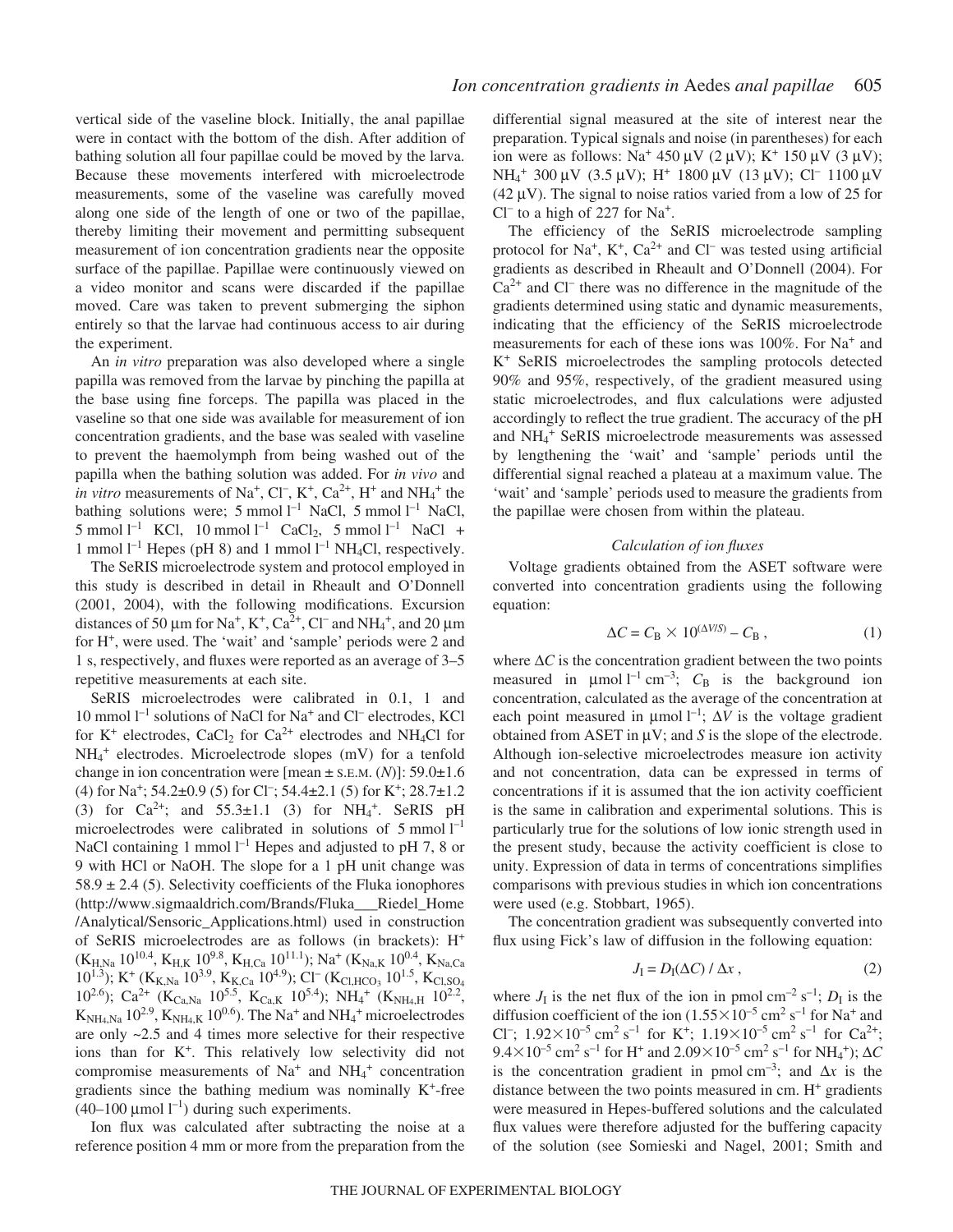Trimarchi, 2001; Kunkel et al., 2001) using the following equation:

$$
J_{\rm I} = [(D_{\rm H} + D_{\rm I})B_{\rm H}] \times (\Delta C/\Delta x) , \qquad (3)
$$

where  $D_H$  is the diffusion coefficient of Hepes  $(6.2 \times 10^{-6} \text{ cm}^2 \text{ s}^{-1})$ ; and  $B_H$  is the buffering capacity of Hepes, which is calculated from the following equation:

$$
B_{\rm H} = (C_{\rm H}/C_{\rm B}) \times [F/(1+F)^2],\tag{4}
$$

where  $C_H$  is the concentration of Hepes used in mol  $l^{-1}$  and F is calculated from the following equation:

$$
F = \log_{10}(\text{p}K_{\text{aH}}) / C_{\text{B}} , \qquad (5)
$$

where  $log_{10}$   $pK<sub>aH</sub>$  is the dissociation constant of Hepes  $(pK_{\text{aH}}=7.55)$ .

## *Measurement of haemolymph ion concentration*

Fourth instar larvae were held in distilled water without food overnight. Larvae were dried on tissue paper and submerged in paraffin oil and the cuticle was torn with forceps, taking care not to rupture any internal organs. The resulting haemolymph droplet was held in the paraffin oil for no longer than 15 min before measurements were made. Ion concentration in the haemolymph was measured with ion-selective microelectrodes that were calibrated in the following solutions: Na<sup>+</sup>  $(15 \text{ mmol } l^{-1} \text{ NaCl}/135 \text{ mmol } l^{-1} \text{ LiCl} \text{ and } 150 \text{ mmol } l^{-1}$ NaCl);  $K^+$  (1.5 mmol  $l^{-1}$  KCl/13.5 mmol  $l^{-1}$  NaCl and 15 mmol  $l^{-1}$  KCl); Cl<sup>-</sup> (15 mmol  $l^{-1}$  KCl and 150 mmol  $l^{-1}$ KCl); H<sup>+</sup> (150 mmol  $l^{-1}$  NaCl containing 1 mmol  $l^{-1}$  Hepes at pH 7.5 and 8.5). Slopes of the electrodes (mV, mean  $\pm$  s.E.M.) for a tenfold change in ion concentration were 52.3±0.4 for Na<sup>+</sup>, 52.4 $\pm$ 2.0 for Cl<sup>-</sup>, 54.5 $\pm$ 0.9 for K<sup>+</sup> and 53 $\pm$ 1.2 for H<sup>+</sup> (*N*=4). Calculations of haemolymph ion concentration were made using the following equation:

$$
a^{\rm h} = a^{\rm c} \times 10^{(\Delta V/S)}\,,\tag{6}
$$

where  $a^h$  is the haemolymph ion concentration,  $a^c$  is the ion concentration in the calibration solution, ∆*V* is the difference in voltage between the haemolymph and the calibration solution and *S* is the slope of the electrode measured in response to a tenfold change in ion activity.

# *Calculation of papillae ion fluxes per larva and estimation of haemolymph ion content replacement time*

Total ion fluxes across the papillae for a larvae were estimated by multiplying the calculated fluxes (pmol  $\text{cm}^{-2} \text{ s}^{-1}$ ) by the surface area of the papillae. The anal papillae of several fourth instar larvae were measured in length and width and the means were calculated. The surface area (SA) of the papilla was calculated assuming a generally cylindrical shape with only one closed end, using the formula:  $SA = \pi r^2 + 2\pi rh$ , where *r* is the radius or half the width of the papilla and *h* is the length of the papilla, both measured in cm. Total papillae ion fluxes  $\pmod{s^{-1}}$  were calculated by multiplying the measured average flux by the total surface area of the four papillae.

The time required for the papillae to transport a quantity of

 $Na<sup>+</sup>$ ,  $K<sup>+</sup>$  or Cl<sup>–</sup> equivalent to the total haemolymph content of each ion was calculated as follows. Fourth instar larvae were weighed after drying on tissue paper and larval haemolymph volume was calculated by assuming that the haemolymph comprised 62% of the body mass of the larvae (see Stobbart, 1965). The number of moles of each ion in the haemolymph was then calculated as the product of haemolymph ion concentration (mol  $l^{-1}$ ) and haemolymph volume (l). The number of moles of each ion in the haemolymph was then divided by the calculated total ion flux at the papillae to yield the time required for complete replacement of haemolymph ion content by transport across the papillae.

### *Statistics*

During the measurement of ion fluxes using the SeRIS microelectrode system the length of each papilla was arbitrarily divided into quarters designated 1 (proximal to anus) 2, 3 and 4 (distal to anus). The mean of 3–5 measurements at different sites within each quarter was calculated for each quarter, permitting statistical comparison of regional differences in ion transport. The data are expressed as the mean  $\pm$  s.E.M. of ion fluxes from the quarters. The sample sizes represent the number of individual papillae sampled. The mean fluxes from the quarters were compared using parametric or nonparametric repeated-measures ANOVA with subsequent multiple comparison tests where appropriate.

## **Results**

## *Ion fluxes across anal papilla* in vivo

Flux estimates derived from SeRIS microelectrode measurements of ion concentration gradients indicated net fluxes of Na<sup>+</sup>, Cl<sup>-</sup>, K<sup>+</sup>, H<sup>+</sup> and NH<sub>4</sub><sup>+</sup>, but no net flux of Ca<sup>2+</sup>. Although the magnitude of the flux of each ion varied between papillae in different larvae, the direction of net flux (influx or efflux) was the same for all larvae examined. The ranges of estimated net fluxes for each ion were as follows (pmol cm<sup>-2</sup> s<sup>-1</sup>, ion): 25–350, NH<sub>4</sub><sup>+</sup>; 46–230, Cl<sup>-</sup>; 122–664, Na<sup>+</sup>; 26-144, K<sup>+</sup>; 16-566, H<sup>+</sup>.

The SeRIS microelectrode technique measured ion gradients at localized positions along the length of the papillae allowing for an assessment of any regional differences in net ion flux. Localized ion flux was illustrated by vectors superimposed on a digital image of the papilla (Fig. 1). The direction of the vector reflects the movement of ions into (influx) or out of (efflux) the papillae, whereas the length of the vector reflects the magnitude of the ion flux. Typical measurements of  $H^+$  flux along the length of a papilla revealed a regional pattern of increased H+ efflux in proximal regions of the papillae (compare quarter  $1$  with quarter  $4$  in Fig. 1A). In contrast to  $H^+$  efflux, there was  $Cl^-$  influx along the length of the papillae  $(Fig. 1B)$ .

In addition to the influx of  $Cl^-$  and the efflux of  $H^+$ , there was a net influx of  $Na^+$  and  $K^+$  and a net efflux of  $NH_4^+$ (Fig. 2). The influx of  $Na<sup>+</sup>$  was greater than either influx or efflux of any of the other ions studied. Mean fluxes of Na<sup>+</sup> from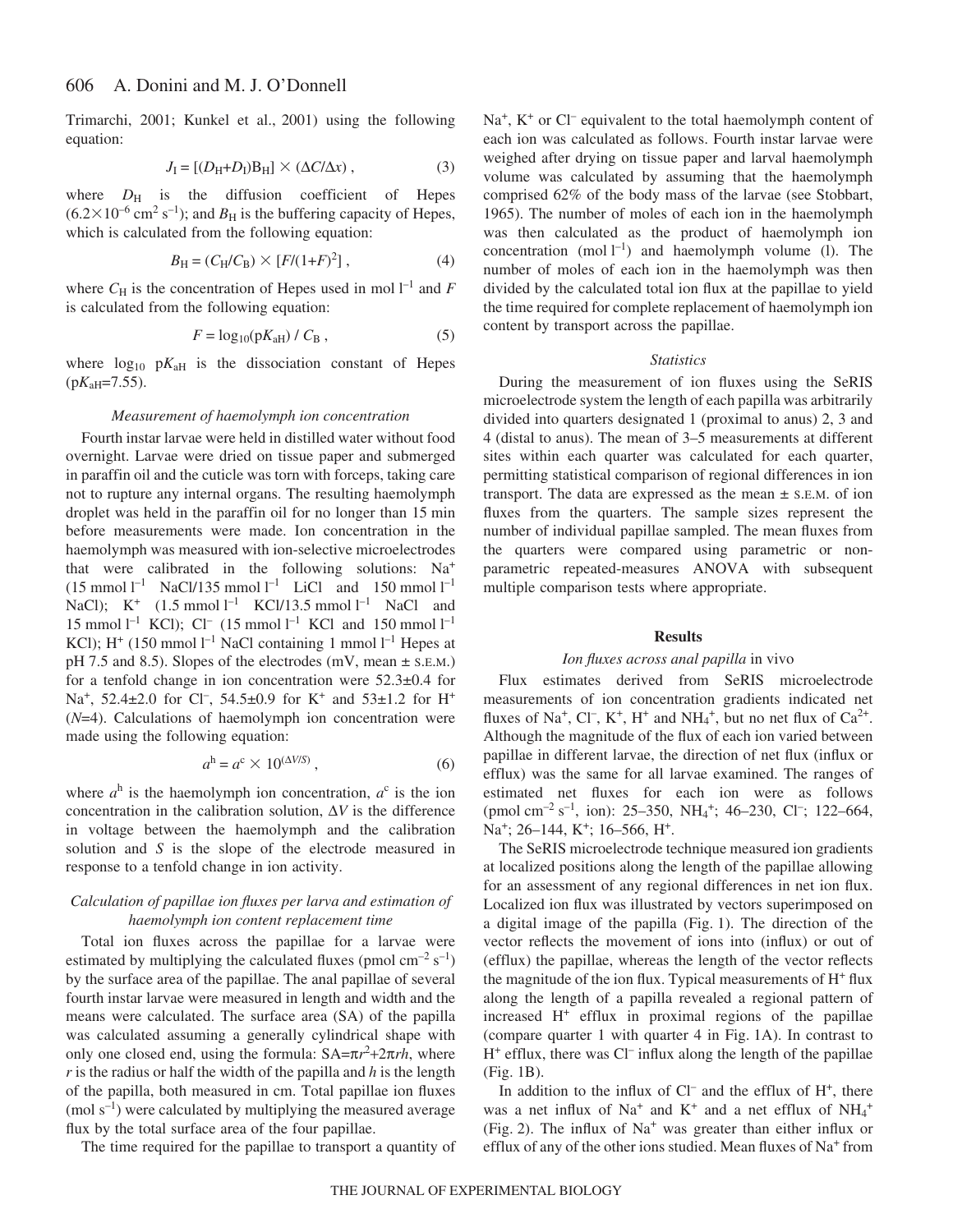

Fig. 1. Representative example of SeRIS microelectrode measurements showing calculated ion fluxes along the surface of the anal papillae *in vivo*. The length of the arrows and the arrowheads indicate the magnitude and direction of flux, respectively. The papillae were arbitrarily divided into quarters such that regions 1 and 2 comprised the proximal half of the papillae and regions 3 and 4 the distal portion of the papillae. (A)  $H^+$  flux.  $H^+$  is released by the papillae into the bathing medium. Note that  $H^+$  flux is higher in the proximal regions of the papillae. Vertical scale bar, 6.5 pmol  $\text{cm}^{-2} \text{ s}^{-1}$ ; horizontal scale bar,  $90 \mu m$ . (B) Cl<sup>-</sup> flux. Cl<sup>-</sup> is taken up by the papillae from the bathing medium. The papillae that measurements were taken from was positioned approximately  $500 \mu m$  below the other papilla that is seen in the field of view. Vertical scale bar, 42 pmol cm<sup>-2</sup> s<sup>-1</sup>, horizontal scale bar, 54  $\mu$ m.

the four quarters of the papillae were  $\sim$ 300 pmol cm<sup>-2</sup> s<sup>-1</sup> (see Fig. 2). The corresponding calculated influx of  $Na<sup>+</sup>$  across all four papillae of a single larvae was 16.1 pmol  $s^{-1}$  (Table 1). This was 2.1 and 4.8 times greater than the  $Cl^-$  and  $K^+$  influx, as well as 3.1 times greater than the  $H^+$  and  $NH_4^+$  efflux, measured under similar conditions.

The proximal regions of the papillae revealed significantly higher  $H^+$  and  $K^+$  net fluxes than distal regions (Fig. 2). The mean  $H^+$  efflux and  $K^+$  influx for the first quarter were 6.3 and



Fig. 2. Summary of ion fluxes in the four regions of the anal papilla *in vivo*. Negative values denote influx of ions from the bathing medium into papilla, and positive values denote efflux of ions from the papilla into the bathing medium.  $H^+$  and  $K^+$  fluxes were significantly higher in region 1 (asterisks; K<sup>+</sup> flux: ANOVA *P*<0.01; Tukey–Kramer *P*<0.05; H<sup>+</sup> flux: ANOVA *P*<0.05; Dunn's test  $P<0.05$ ). There were no regional differences in Na<sup>+</sup>, Cl<sup>-</sup> and NH<sub>4</sub><sup>+</sup> fluxes. Values are mean + s.E.M. (Na<sup>+</sup>, N=5; Cl<sup>-</sup>, N=7; H<sup>+</sup>, N=6; K<sup>+</sup>, *N*=5; NH<sub>4</sub><sup>+</sup>, *N*=7).

Table 1. *Haemolymph ion concentrations and pH* 

| Haemolymph<br>constituent | Concentration<br>(mmol $l^{-1}$ ) or pH |  |
|---------------------------|-----------------------------------------|--|
| $Cl^-$                    | $65.8 \pm 5.2$ (14)                     |  |
| $Na+$                     | $85.1 \pm 2.2$ (10)                     |  |
| $K^+$                     | $3.7\pm0.2$ (10)                        |  |
| pΗ                        | $7.9 \pm 0.02$ (10)                     |  |
|                           |                                         |  |

Ion-selective micrelectrodes were used to measure ion concentrations and pH in samples of haemolymph collected from larvae held in distilled water for 14-16 h.

Values are mean  $\pm$  s.e.m. (*N*).

2.9 times greater, respectively, than for the fourth quarter. Although some preparations indicated lower Cl<sup>-</sup> influx near the tip of the papilla (Fig.  $1B$ ), mean values showed no statistically significant regional differences in Na<sup>+</sup> and Cl<sup>-</sup> influx or NH<sub>4</sub><sup>+</sup> efflux along the length of the papillae (Fig.  $2$ ).

# *Ion fluxes across anal papilla* in vitro

All calculated ion fluxes measured in the *in vitro* preparation were in the same direction as in the *in vivo* preparation. The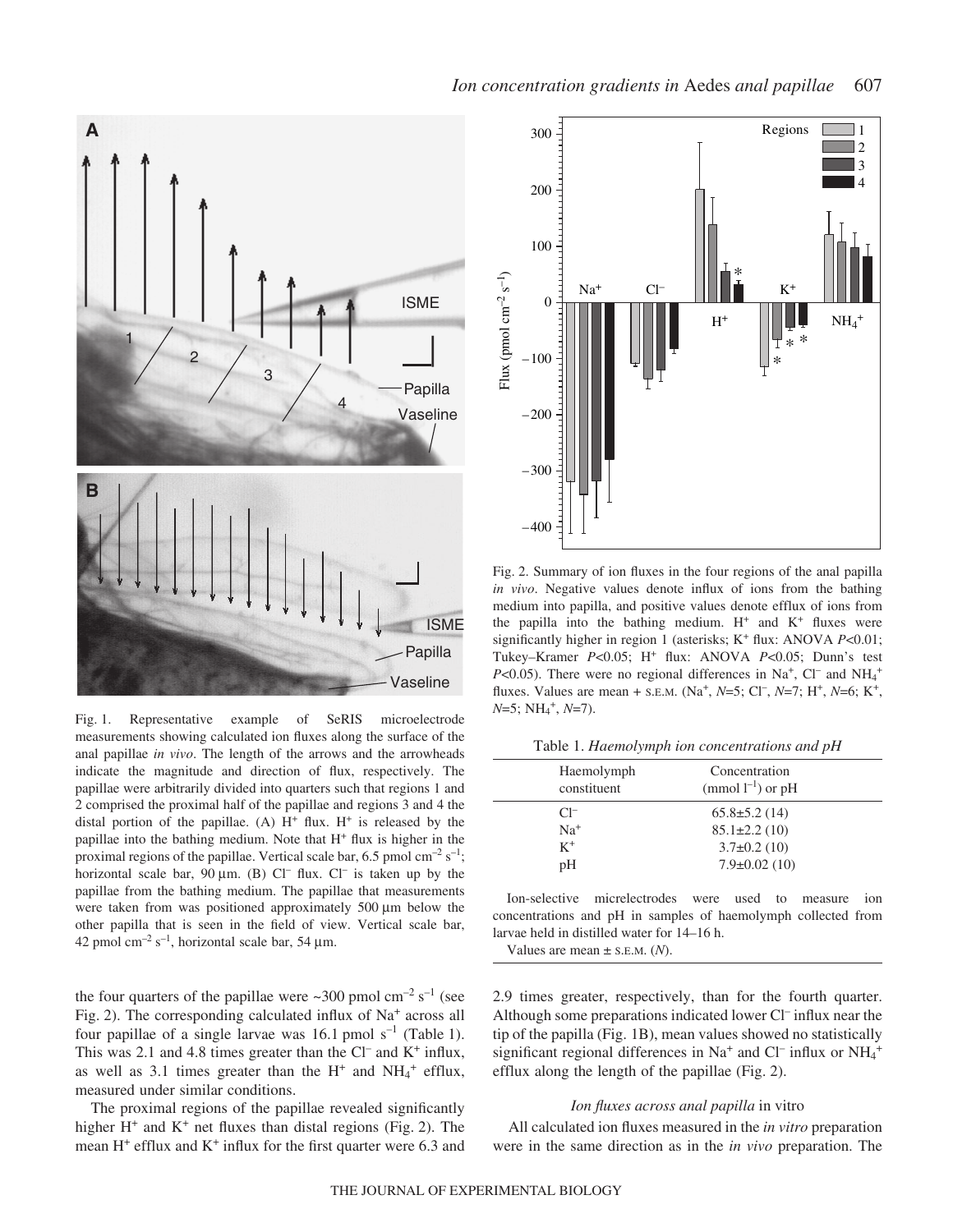

Fig. 3. H<sup>+</sup> flux along the length of a papilla *in vitro*. The papilla was removed from the larva and sealed at the open end with Vaseline. Note that in comparison with Fig. 2A there were no regional differences in H<sup>+</sup> flux. Vertical scale bar, 7 pmol cm<sup>-2</sup> s<sup>-1</sup>; horizontal scale bar,  $115 \mu m$ .

range of estimated net fluxes for each ion were as follows (pmol cm<sup>-2</sup> s<sup>-1</sup>, ion): 26–474, Cl<sup>-</sup>; 85–295, Na<sup>+</sup>; 29–287, K<sup>+</sup>;  $9-67, H<sup>+</sup>$ .

Although the magnitude of K<sup>+</sup> flux was similar *in vitro* and *in vivo*, fluxes of other ions increased or decreased *in vitro* and the regional differences in flux were abolished (Figs 3, 4). The influx of Na<sup>+</sup> and efflux of H<sup>+</sup> *in vitro* were reduced approximately twofold and fourfold, respectively, relative to the corresponding fluxes *in vivo*. In contrast, Cl<sup>-</sup> influx was approximately twofold greater *in vitro* than *in vivo*. Only four of nine *in vitro* preparations showed the same regional difference in H+ efflux that was seen in all six *in vivo* preparations, and only five of nine *in vitro* preparations showed the same regional difference in  $K^+$  influx seen in all five intact preparations. There were no significant differences in the mean values of  $H^+$  and  $K^+$  fluxes across the four regions of the papilla *in vitro* (Fig. 4).

#### *Haemolymph ion composition*

The Na<sup>+</sup> and Cl<sup>–</sup> concentrations in haemolymph were 17 and 13 times greater than those in the experimental external medium used for the SeRIS microelectrode measurements  $(5 \text{ mmol } l^{-1})$  (see Table 1). In contrast, the K<sup>+</sup> concentration of the external medium of  $5 \text{ mmol } l^{-1}$  was greater than the haemolymph  $K^+$  concentration of 3.7 mmol  $l^{-1}$ . Although the  $pH$  of the external medium was 8, the efflux of  $H^+$  from the papillae decreased the pH of the unstirred layer to 7.4, ~0.5 pH units acid to the haemolymph  $(pH7.9)$ .

The time required for replacement of the total haemolymph content of each ion by the papillae was estimated from measurements of the surface area of the papillae, the concentrations of the ions in the haemolymph and the calculated fluxes of these ions across the papillae. A papilla from a fourth instar larva is approximately 0.16 cm in length and 0.02 cm in width. The surface area of one papilla is therefore  $1.27 \times 10^{-2}$  cm<sup>2</sup>, thus a fourth instar larva has



Fig. 4. Summary of ion fluxes in the four regions of the anal papilla *in vitro*. There were no regional differences in ion fluxes. Values are mean + s.e.m. (Na<sup>+</sup>, N=6; Cl<sup>-</sup>, N=7; H<sup>+</sup>, N=9; K<sup>+</sup>, N=9).

 $5.08\times10^{-2}$  cm<sup>2</sup> of papillae surface area across which to exchange ions with the external medium. With an external concentration of 5 mmol  $l^{-1}$  of each ion, the complete replacement of Cl– haemolymph levels may be accomplished in approximately 4 h compared with  $K^+$  and  $Na^+$ , which require 3.3 and 2.4 h, respectively (Table 2).

#### **Discussion**

Previous whole animal studies have indirectly implicated the anal papillae of mosquito larvae as sites of  $Na<sup>+</sup>$  and  $Cl<sup>-</sup>$  uptake (Stobbart, 1965, 1967, 1971; Phillips and Meredith, 1969). The present study is the first to localize ion fluxes specifically to the papillae through direct measurement of ion concentration gradients along their length. Flux estimates based on our measurements indicate net influx of  $Na<sup>+</sup>$ , Cl<sup>–</sup> and K<sup>+</sup> and net efflux of acid and  $NH_4^+$ . These findings strengthen the hypothesis that the anal papillae are osmoregulatory/ ionoregulatory organs. Our data indicate that the papillae can replace haemolymph  $Na^+$  and  $Cl^-$  content in  $~\sim$ 4 h when the external medium contains  $5 \text{ mmol } l^{-1}$  NaCl. These high rates of transport suggest that the papillae may play an important role in compensating for osmotic and ionic perturbations associated with changes in the external medium.

Our data are in agreement with previous findings that studied the uptake of radioisotopes of  $Na<sup>+</sup>$  and  $Cl<sup>-</sup>$  from dilute solutions of NaCl (see Stobbart, 1965, 1967, 1971). The net Na<sup>+</sup> and Cl–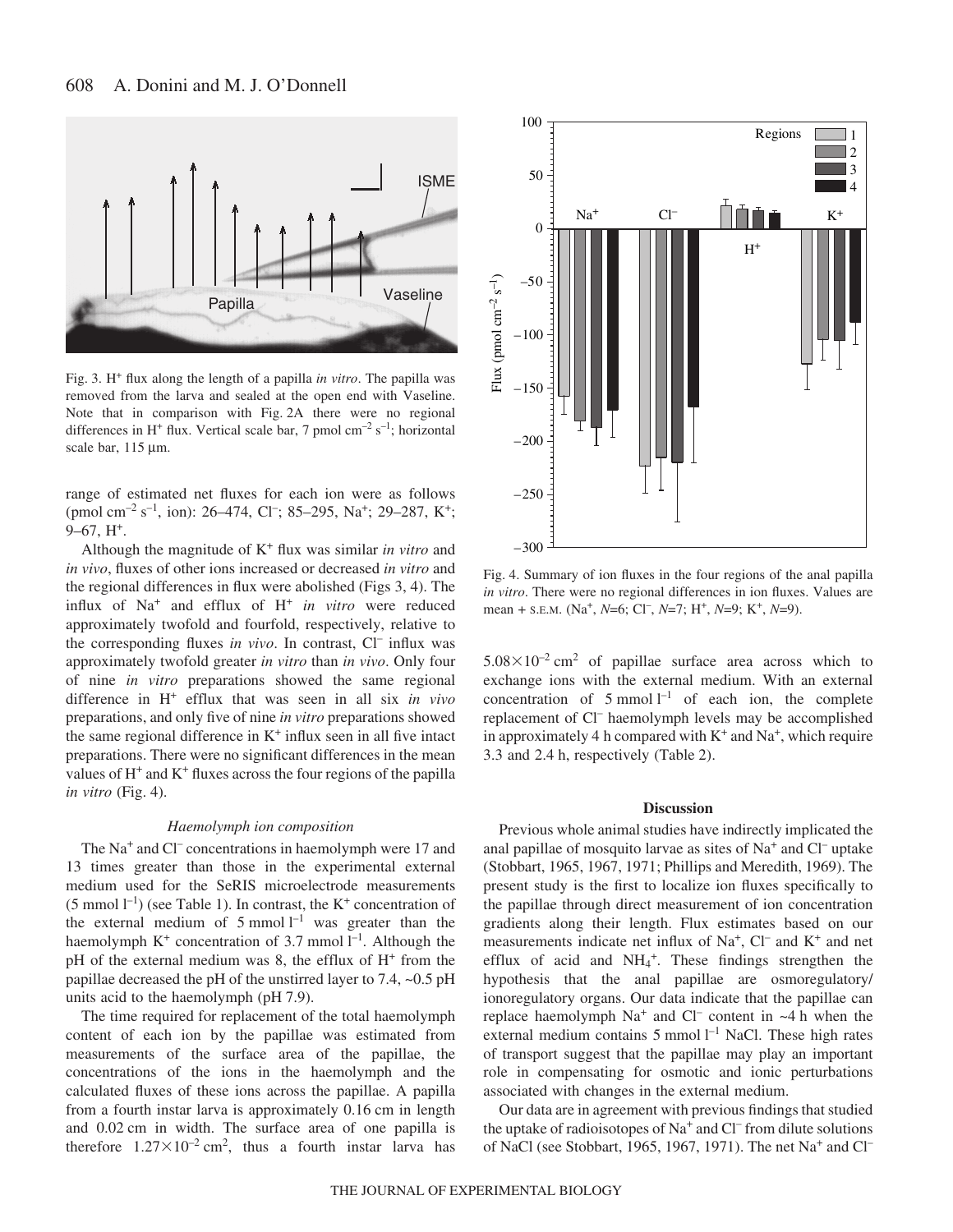Table 2. *Estimates of time for replacement of haemolymph ion content by transport across the anal papillae* 

| <b>Ton</b>          | Papillae ion flux per larva                                                          |      | Time to<br>complete ion<br>haemolymph |
|---------------------|--------------------------------------------------------------------------------------|------|---------------------------------------|
| transported         | (pmol larva <sup>-1</sup> s <sup>-1</sup> ) (nmol mg <sup>-1</sup> h <sup>-1</sup> ) |      | replacement (h)                       |
| Influx              |                                                                                      |      |                                       |
| $Na+$               | 16.1                                                                                 | 22.3 | 2.4                                   |
| $Cl^-$              | 7.6                                                                                  | 10.5 | 4.0                                   |
| $K^+$               | 3.4                                                                                  | 4.6  | 3.3                                   |
| Efflux              |                                                                                      |      |                                       |
| $NH_4$ <sup>+</sup> | 5.1                                                                                  | 7.2  | NA                                    |
| $H^+$               | 5.2                                                                                  | 7.2  | NΑ                                    |

The surface area of the papilla  $(1.27 \times 10^{-2} \text{ cm}^2)$  and the mean ion fluxes across all four regions of the papilla (Fig. 3) were used to estimate the ion flux resulting from all four papillae in a single larva. For comparisons with Stobbart (1965, 1967) flux was converted to nmol  $mg^{-1} h^{-1}$ , based on a larval mass of 2.66 mg. The values were subsequently used to estimate the time to replace the total ion content of the haemolymph, based on a mean larval haemolymph volume of  $1.65 \mu$ . These values are single calculations using an average papilla surface area, therefore no variation is associated with the values. NA, not applicable.

influx occurs against a concentration gradient since haemolymph Na<sup>+</sup> and Cl<sup>-</sup> concentrations are over tenfold greater in the haemolymph than the external medium, suggesting that these ions may enter the papillae by a form of active transport. Our results also confirm previous suggestions that  $Ca^{2+}$  exchange does not occur at the anal papillae since there was no  $Ca^{2+}$  concentration gradient adjacent to the surface of the papillae (see Barkai and Williams, 1983).

The estimated net Na<sup>+</sup> influx of 22.3 nmol mg<sup>-1</sup> h<sup>-1</sup> for larvae bathed in 5 mmol  $l^{-1}$  NaCl is greater than the value of 9–10 nmol mg<sup>-1</sup> h<sup>-1</sup> derived by Stobbart (1965, 1967) for uptake of  $[^{22}Na]$  by whole larvae in the same concentration of NaCl. Similarly, the estimated net Cl<sup>-</sup> influx of 10.5 nmol mg<sup>-1</sup> h<sup>-1</sup> for larvae bathed in 5 mmol  $l^{-1}$  NaCl, is greater than the values of 6–7 nmol mg<sup>-1</sup> h<sup>-1</sup> for  $[^{36}Cl^-]$  uptake by whole larvae (Stobbart, 1965, 1967). Values obtained from the current study were derived from direct measurements of ion concentration gradients adjacent to the surface of the papillae, whereas the values of Stobbart (1965, 1967) were obtained for whole larvae in which the effects of drinking rate and loss of ions through excretion may have affected the calculated flux values. Our results indicate that  $Na<sup>+</sup>$  influx is approximately double that of Cl-, in contrast to previous reports of near equivalence under similar conditions (Stobbart, 1967). Taking into account the net movements of all the positive ions  $(Na^+, K^+, H^+)$  and  $NH_4^+)$  across the papillae, there was a net cation influx of 9.2 pmol  $s^{-1}$ . This was accompanied by net anion influx (Cl<sup>-</sup>) of 7.6 pmol s<sup>-1</sup>, leaving 1.6 pmol s<sup>-1</sup> of cation efflux or anion influx unaccounted for by any of the ions measured. This discrepancy is in part a consequence of summing the mean values of five ion fluxes, each with its

associated standard error. Fluxes of other ions, such as an efflux of  $Mg^{2+}$  or influx of HCO<sub>3</sub><sup>-</sup>, for example, could also contribute to the discrepancy. For the *in vitro* papillae (Fig. 4), the sum of  $Na<sup>+</sup>$  and  $K<sup>+</sup>$  influx, minus the  $H<sup>+</sup>$  efflux, is within  $27\%$  of the magnitude of the Cl<sup>-</sup> influx, suggesting that fluxes of other unidentified ions are relatively small.

Our data are of use in considering which ion transporters are present in the anal papillae.  $Na^{+}/H^{+}$  exchange across the papillae has been suggested by the change in pH of the external medium during Na<sup>+</sup> uptake by whole larvae (Stobbart, 1971). Our estimates of  $H^+$  efflux from the papillae of larvae held in dilute NaCl support this hypothesis and indicate that  $H^+$  efflux can account for  $32\%$  of Na<sup>+</sup> influx. Given the saturable nature of Na<sup>+</sup> influx (see Stobbart, 1965), these results may indicate the presence of a specific  $Na<sup>+</sup>/H<sup>+</sup>$  transporter in the anal papillae. Increased  $H^+$  efflux and  $K^+$  influx in proximal regions of the papillae suggest that these regions, relative to those more distal, are specialized for  $H^+$  efflux and  $K^+$  influx. Na<sup>+</sup>/H<sup>+</sup> exchange cannot explain the regional difference in  $H^+$  efflux since there is no complimentary increase in  $Na<sup>+</sup>$  influx at the proximal regions of the papillae. The presence of a specific  $K^+$ /H<sup>+</sup> exchanger is a possibility given the regional difference in  $K^+$  influx, which is complimentary to  $H^+$  efflux. A  $K^+/H^+$ exchanger is believed to regulate alkalinization of the midgut lumen in *Manduca sexta* (Lepier et al., 1994). Although the mechanism providing the driving force for ion movements across the anal papillae is unknown, the exchange of  $H^+$  for  $Na<sup>+</sup>$  and/or  $K<sup>+</sup>$  occurs as secondary transport that is energized by a vacuolar type H+-ATPase in other osmoregulatory organs such as the midgut and Malpighian tubules (Wieczorek et al., 2003; Weng et al., 2003).

There was no evidence for regionalization of  $H^+$  efflux and K+ influx across papillae *in vitro*. The possibility of tissue damage contributing to the differences in magnitudes of estimated fluxes *in vitro* relative to those *in vivo* cannot be ruled out; however, physiological factors may also contribute. For example, levels of  $CO<sub>2</sub>$  in the tracheal system within the papillae may be higher *in vivo*, particularly in the proximal regions closest to the metabolically active tissues in the rest of the body. Corresponding increases in  $H^+$  production by carbonic anhydrase could sustain higher  $H^+$  efflux in the proximal regions of the papillae *in vivo*. Irrespective of the quantitative differences in the fluxes across the papillae *in vitro* relative to those *in vivo*, the *in vitro* preparation developed in this study will aid subsequent identification of ion transporters involved. Importantly, the *in vitro* preparation facilitates application of drugs, putative hormonal factors or second messengers to basolateral surfaces of the epithelial cells of the papilla, while providing an immobile preparation that facilitates repeated SeRIS microelectrode measurements at the same point over an extended period of time.

The mechanism of ammonia excretion by the anal papillae remains unclear. Previous results demonstrated very little effect of NH<sub>4</sub><sup>+</sup> on Na<sup>+</sup> flux in the anal papillae, suggesting that Na<sup>+</sup>/NH<sub>4</sub><sup>+</sup> exchange is not involved in ammonia excretion (see Stobbart, 1967). Our data reveal that the unstirred layer (as